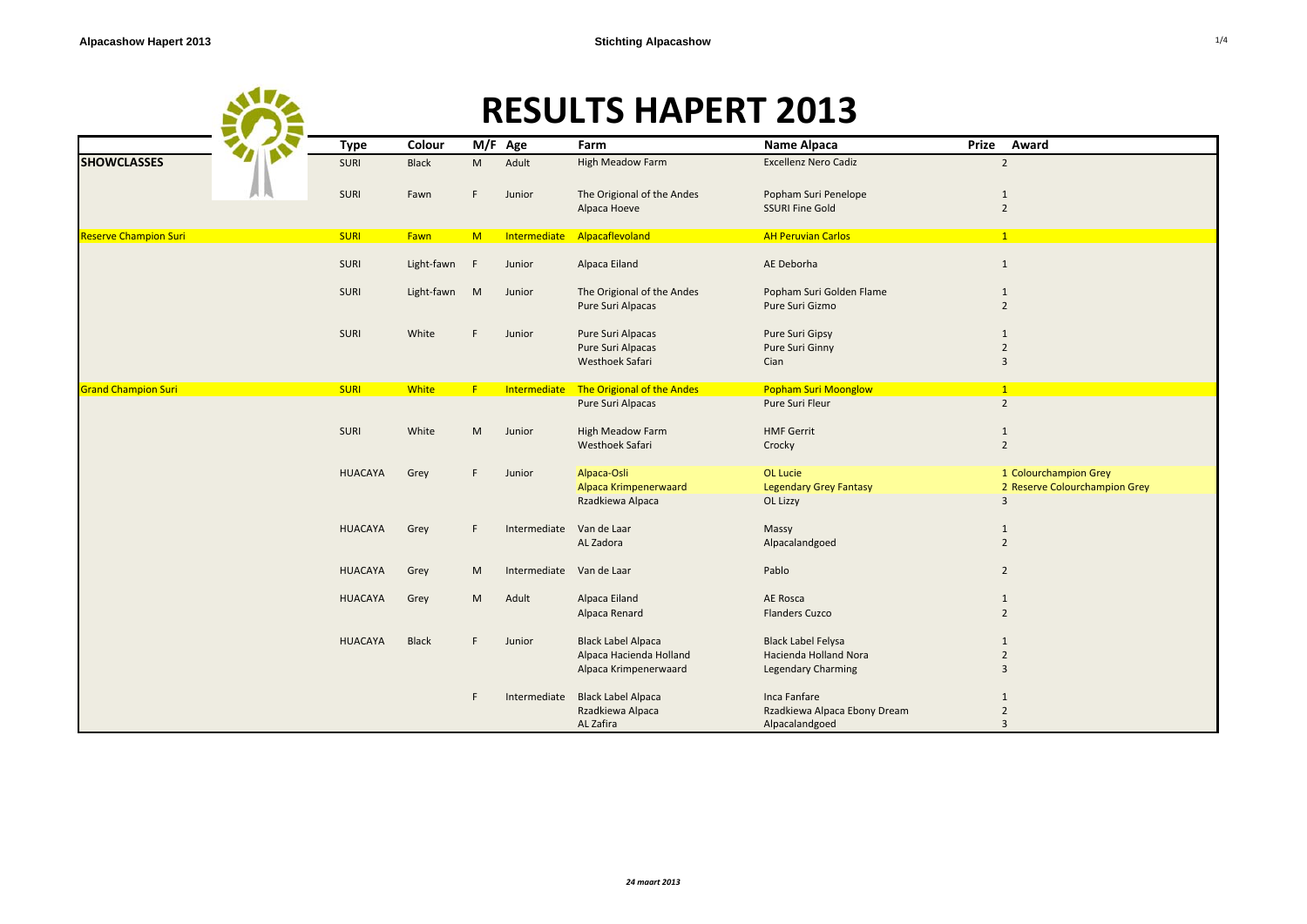|                                | <b>Type</b>    | Colour       |                 | $\overline{M}/F$ Age     | Farm                                       | Name Alpaca                      | Prize Award                         |
|--------------------------------|----------------|--------------|-----------------|--------------------------|--------------------------------------------|----------------------------------|-------------------------------------|
|                                |                |              | F.              | Adult                    | <b>Black Label Alpaca</b>                  | <b>Quality Line Inca Dee-Dee</b> | 1 Colourchampion Black              |
|                                |                |              |                 |                          | Alpaca Vekofarm                            | Sunsetestate Shine               | $\overline{2}$                      |
|                                |                |              |                 |                          |                                            |                                  |                                     |
|                                |                |              | M               | Junior                   | Alpaca Vekofarm                            | <b>Sunsetestate Stavros</b>      | 1 Reserve Colourchampion Black      |
|                                |                |              |                 |                          | Alpaca-World-Brielle                       | AWB Peruvian Valentino           | $\overline{2}$                      |
|                                |                |              |                 |                          | <b>Black Label Alpaca</b>                  | <b>Black Label Grenade</b>       | $\mathbf{3}$                        |
|                                |                |              |                 |                          |                                            |                                  |                                     |
|                                |                |              | M               | Intermediate La Finesse  |                                            | LFA Luca                         | 1                                   |
|                                |                |              |                 |                          | Alpaca Garden van Dorsser Hof              | <b>Flanders Prophet</b>          | $\overline{2}$                      |
|                                |                |              |                 |                          | <b>Black Label Alpaca</b>                  | Inca Ferrari                     | $\overline{3}$                      |
| Reserve Grand Champion Huacaya | <b>HUACAYA</b> | <b>Brown</b> | <b>E</b> Junior |                          | <b>Legendary Alpacas</b>                   | LYA Dance With Me                | 1 Colourchampion Brown              |
|                                |                |              |                 |                          |                                            | <b>CD Promise II</b>             |                                     |
|                                |                |              |                 |                          | <b>Alpacafarm Carpe Diem</b>               |                                  | 2 Reserve Colourchampion Brown<br>3 |
|                                |                |              |                 |                          | Alpacastal Machuca                         | Machuca Greetje                  |                                     |
|                                |                |              | F.              |                          | Intermediate Alpaca Garden van Dorsser Hof | AE Layla                         | 1                                   |
|                                |                |              |                 |                          | Alpacafarm De Bruyn                        | Coco                             | $\overline{2}$                      |
|                                |                |              |                 |                          |                                            |                                  |                                     |
|                                |                |              | M               | Junior                   | Alpaca Eiland                              | AE Boulerouge                    | $\mathbf{1}$                        |
|                                |                |              |                 |                          | <b>Bamby Alpaca Farm</b>                   | <b>BAM Flavius</b>               | $\overline{2}$                      |
|                                |                |              |                 |                          | Alpaca Europe                              | <b>MAE Adiemus</b>               | $\overline{3}$                      |
|                                |                |              |                 |                          |                                            |                                  |                                     |
|                                |                |              | M               | Intermediate Alpaca-Osli |                                            | OL Amadeus                       | 1                                   |
|                                |                |              |                 |                          | Alpacabrammelo                             | Patou Sultan                     | $\overline{2}$                      |
|                                |                |              |                 |                          | Handels                                    | <b>TQA Beertje</b>               | $\overline{3}$                      |
|                                |                |              | M               | Adult                    | Alpagas de Maquis                          | <b>CME Prometheus</b>            | $\overline{2}$                      |
|                                |                |              |                 |                          |                                            |                                  |                                     |
|                                |                |              | M               | Senior                   | High Meadow Farm                           | Cambridge Ulysses                | $\overline{2}$                      |
|                                | <b>HUACAYA</b> | Fawn         | F               | Junior                   | Alpaca-Ranch                               | <b>ARNL Fariane</b>              | $\mathbf{1}$                        |
|                                |                |              |                 |                          | Alpaca-Osli                                | AH Libby                         | $\overline{2}$                      |
|                                |                |              |                 |                          | Alpacafarm Carpe Diem                      | CD Merci                         | $\overline{3}$                      |
|                                |                |              |                 |                          | Ringwood Alpacas                           | Ringwood Noisette                | $\overline{4}$                      |
|                                |                |              |                 |                          | Alpaca International                       | Al Flashdance's Dream            | 5                                   |
|                                |                |              |                 |                          | Alpacastal Machuca                         | Machuca Grietje                  | 6                                   |
|                                |                |              | F               |                          | Intermediate Alpaca La Cria                | ATD Elisabeth Ana di Marcus      | 1                                   |
|                                |                |              |                 |                          | Alpacastal Machuca                         | Machuca Francien                 | $\overline{2}$                      |
|                                |                |              |                 |                          | High Meadow Farm                           | <b>ATD Grace</b>                 | $\overline{3}$                      |
|                                |                |              |                 |                          |                                            |                                  |                                     |
|                                |                |              | F               | Adult                    | Alpaca Kuypers                             | AK Lana                          | 1                                   |
|                                |                |              | M               | Junior                   | <b>Legendary Alpacas</b>                   | Legendary Cleopas                | 1                                   |
|                                |                |              |                 |                          | Alpaca Flanders                            | <b>Flanders Cassius</b>          | $\overline{2}$                      |
|                                |                |              |                 |                          | Waubergerhof                               | <b>AWF Fifth Avenue</b>          | 3                                   |
|                                |                |              |                 |                          | Alpaca Top Dutch                           | ATD Flynn Chiara on Earth        | 4                                   |
|                                |                |              |                 |                          | Alpacabrammelo                             | <b>ABR Rafael</b>                | 5                                   |
|                                |                |              |                 |                          | Alpaca Krimpenerwaard                      | <b>AOL Dragonheart</b>           | $\mathsf{f}$                        |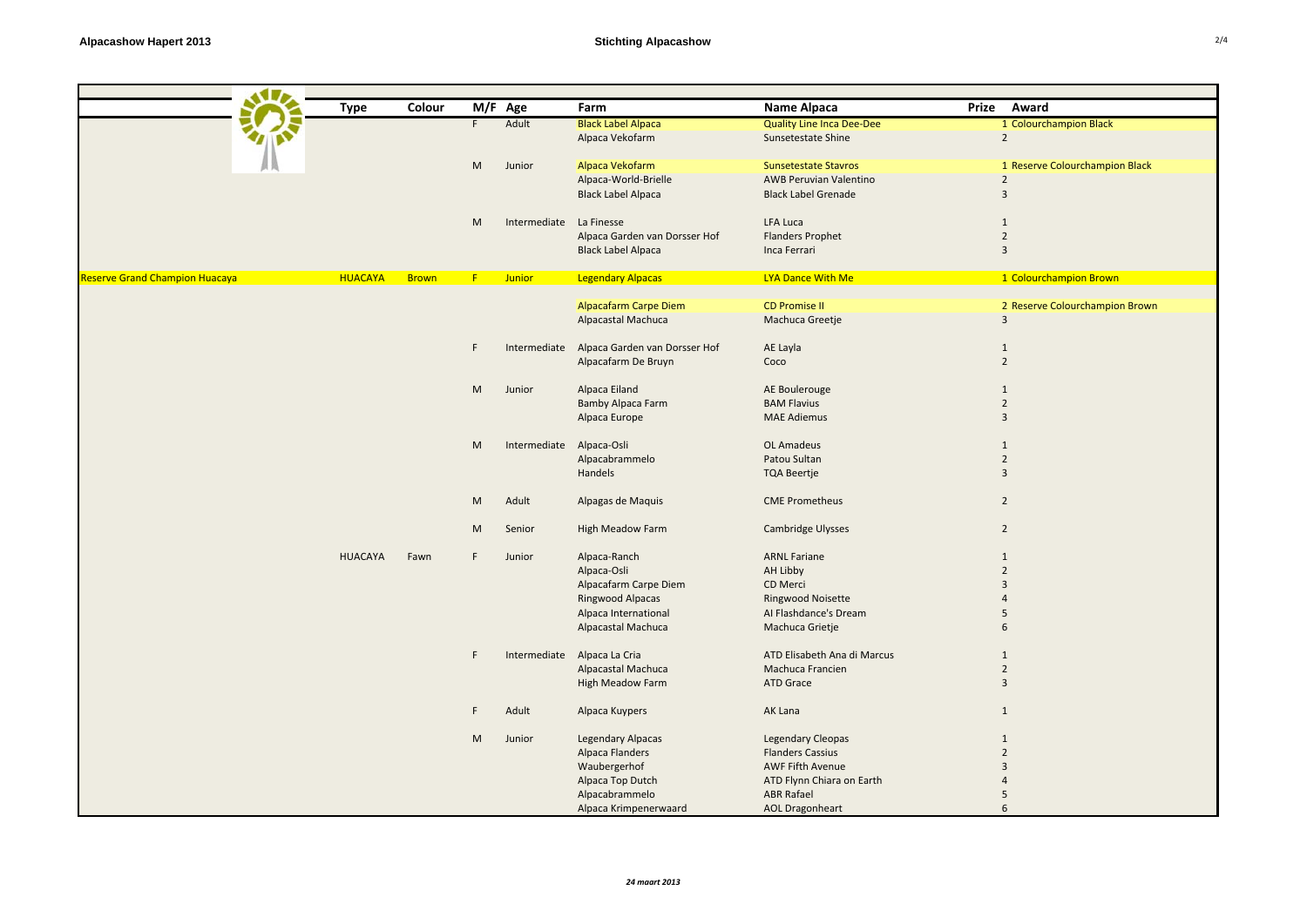| Colour<br>M/F Age<br>Farm<br>Name Alpaca<br>Prize Award<br><b>Type</b><br>${\sf M}$<br>Intermediate<br><b>Alpacafarm Carpe Diem</b><br><b>CD Cambridge Leroy</b><br>1 Reserve Colourchampion Fawn<br>$\overline{2}$<br>Alpaca Vekofarm<br>VF Jandi<br>$\overline{3}$<br>Klinkenberghoeve<br><b>AHK Carmello</b><br>Adult<br>Alpaca Top Dutch<br>ATD Da Vinci di Marcus<br>$\mathbf{1}$<br>M<br>$\overline{2}$<br>Alpaca-Osli<br>OL Olympic<br>$\overline{3}$<br>Snowshill Sun Dancer<br>Alpaca Tumulus<br><b>Waratah Flats Earl Grey</b><br>1 Colourchampion Fawn<br>Alpaca-Osli<br>M<br>Senior<br><b>HUACAYA</b><br>Light-Fawn F<br><b>Alpaca Flanders</b><br><b>Flanders Nikè ET</b><br>1 Reserve Colourchampion Light-Fawn<br>Junior<br>The Origional of the Andes<br>$\overline{2}$<br>OL Amezone<br>$\overline{3}$<br>Alpaca IJsseldelta<br>Anna<br>Intermediate Westhoek Safari<br>Casandra<br>F<br>$\mathbf{1}$<br>$\overline{2}$<br><b>Quality Line Alpacas</b><br><b>Quality Line Extreme</b><br>$\overline{3}$<br>Klinkenberghoeve<br><b>AHK Lexy</b><br>Alpaca Garden van Dorsser Hof<br>AE Angelina<br>$\overline{4}$<br>F.<br>Adult<br>Alpacastal Machuca<br>Machuca Ethel<br>1<br>Alpaca de Parel<br>AdP Qnic<br>$\mathbf{1}$<br>M<br>Junior<br><b>Small Peru Milo</b><br>1 Colourchampion Light-Fawn<br><b>Alpaca Small Peru</b><br>M<br>Intermediate<br>Adult<br>Snowshill Barbary<br>$\overline{2}$<br>M<br>Alpaca Tumulus<br>AE Cheritha<br><b>HUACAYA</b><br>White<br>Alpaca Eiland<br>F.<br>Junior-A<br>1<br>$\overline{2}$<br><b>Legendary Alpacas</b><br>Legendary Juwel<br>Alpaca Paradijs<br>Beaudine<br>$\overline{3}$<br>Alpacas of the Seven Hills<br>Seven Hills Mabel<br>$\overline{4}$<br>Alpaca de Parel<br><b>AdP Queency</b><br>5<br>Alpaca de Parel<br>AdP Q-osha<br>6<br>F.<br>Junior-B<br>Alpaca-Ranch<br><b>ARNL Fianne</b><br>$\mathbf{1}$<br>Alpacamundo<br>Alpacamundo Ambersun Fann<br>$\overline{2}$<br>Alpaca El Charco<br><b>AEC Peruvian Thrusca</b><br>$\mathbf{3}$<br>Alpaca de Parel<br>AdP Qrabithia<br>$\overline{4}$<br>Alpaca Garden van Dorsser Hof<br><b>AE Antionette</b><br>5<br>Alpaca Eiland<br>AE Celine<br>6<br>Intermediate Ringwood Alpacas<br>Ringwood Merengue<br>F<br>$\mathbf{1}$<br>$\overline{2}$<br><b>Quality Line Alpacas</b><br><b>Quality Line Expression</b> |  |  |  |  |  |
|----------------------------------------------------------------------------------------------------------------------------------------------------------------------------------------------------------------------------------------------------------------------------------------------------------------------------------------------------------------------------------------------------------------------------------------------------------------------------------------------------------------------------------------------------------------------------------------------------------------------------------------------------------------------------------------------------------------------------------------------------------------------------------------------------------------------------------------------------------------------------------------------------------------------------------------------------------------------------------------------------------------------------------------------------------------------------------------------------------------------------------------------------------------------------------------------------------------------------------------------------------------------------------------------------------------------------------------------------------------------------------------------------------------------------------------------------------------------------------------------------------------------------------------------------------------------------------------------------------------------------------------------------------------------------------------------------------------------------------------------------------------------------------------------------------------------------------------------------------------------------------------------------------------------------------------------------------------------------------------------------------------------------------------------------------------------------------------------------------------------------------------------------------------------------------------------------------------------------------------------------------------------------------------------------------------------------------------|--|--|--|--|--|
|                                                                                                                                                                                                                                                                                                                                                                                                                                                                                                                                                                                                                                                                                                                                                                                                                                                                                                                                                                                                                                                                                                                                                                                                                                                                                                                                                                                                                                                                                                                                                                                                                                                                                                                                                                                                                                                                                                                                                                                                                                                                                                                                                                                                                                                                                                                                        |  |  |  |  |  |
|                                                                                                                                                                                                                                                                                                                                                                                                                                                                                                                                                                                                                                                                                                                                                                                                                                                                                                                                                                                                                                                                                                                                                                                                                                                                                                                                                                                                                                                                                                                                                                                                                                                                                                                                                                                                                                                                                                                                                                                                                                                                                                                                                                                                                                                                                                                                        |  |  |  |  |  |
|                                                                                                                                                                                                                                                                                                                                                                                                                                                                                                                                                                                                                                                                                                                                                                                                                                                                                                                                                                                                                                                                                                                                                                                                                                                                                                                                                                                                                                                                                                                                                                                                                                                                                                                                                                                                                                                                                                                                                                                                                                                                                                                                                                                                                                                                                                                                        |  |  |  |  |  |
|                                                                                                                                                                                                                                                                                                                                                                                                                                                                                                                                                                                                                                                                                                                                                                                                                                                                                                                                                                                                                                                                                                                                                                                                                                                                                                                                                                                                                                                                                                                                                                                                                                                                                                                                                                                                                                                                                                                                                                                                                                                                                                                                                                                                                                                                                                                                        |  |  |  |  |  |
|                                                                                                                                                                                                                                                                                                                                                                                                                                                                                                                                                                                                                                                                                                                                                                                                                                                                                                                                                                                                                                                                                                                                                                                                                                                                                                                                                                                                                                                                                                                                                                                                                                                                                                                                                                                                                                                                                                                                                                                                                                                                                                                                                                                                                                                                                                                                        |  |  |  |  |  |
|                                                                                                                                                                                                                                                                                                                                                                                                                                                                                                                                                                                                                                                                                                                                                                                                                                                                                                                                                                                                                                                                                                                                                                                                                                                                                                                                                                                                                                                                                                                                                                                                                                                                                                                                                                                                                                                                                                                                                                                                                                                                                                                                                                                                                                                                                                                                        |  |  |  |  |  |
|                                                                                                                                                                                                                                                                                                                                                                                                                                                                                                                                                                                                                                                                                                                                                                                                                                                                                                                                                                                                                                                                                                                                                                                                                                                                                                                                                                                                                                                                                                                                                                                                                                                                                                                                                                                                                                                                                                                                                                                                                                                                                                                                                                                                                                                                                                                                        |  |  |  |  |  |
|                                                                                                                                                                                                                                                                                                                                                                                                                                                                                                                                                                                                                                                                                                                                                                                                                                                                                                                                                                                                                                                                                                                                                                                                                                                                                                                                                                                                                                                                                                                                                                                                                                                                                                                                                                                                                                                                                                                                                                                                                                                                                                                                                                                                                                                                                                                                        |  |  |  |  |  |
|                                                                                                                                                                                                                                                                                                                                                                                                                                                                                                                                                                                                                                                                                                                                                                                                                                                                                                                                                                                                                                                                                                                                                                                                                                                                                                                                                                                                                                                                                                                                                                                                                                                                                                                                                                                                                                                                                                                                                                                                                                                                                                                                                                                                                                                                                                                                        |  |  |  |  |  |
|                                                                                                                                                                                                                                                                                                                                                                                                                                                                                                                                                                                                                                                                                                                                                                                                                                                                                                                                                                                                                                                                                                                                                                                                                                                                                                                                                                                                                                                                                                                                                                                                                                                                                                                                                                                                                                                                                                                                                                                                                                                                                                                                                                                                                                                                                                                                        |  |  |  |  |  |
|                                                                                                                                                                                                                                                                                                                                                                                                                                                                                                                                                                                                                                                                                                                                                                                                                                                                                                                                                                                                                                                                                                                                                                                                                                                                                                                                                                                                                                                                                                                                                                                                                                                                                                                                                                                                                                                                                                                                                                                                                                                                                                                                                                                                                                                                                                                                        |  |  |  |  |  |
|                                                                                                                                                                                                                                                                                                                                                                                                                                                                                                                                                                                                                                                                                                                                                                                                                                                                                                                                                                                                                                                                                                                                                                                                                                                                                                                                                                                                                                                                                                                                                                                                                                                                                                                                                                                                                                                                                                                                                                                                                                                                                                                                                                                                                                                                                                                                        |  |  |  |  |  |
|                                                                                                                                                                                                                                                                                                                                                                                                                                                                                                                                                                                                                                                                                                                                                                                                                                                                                                                                                                                                                                                                                                                                                                                                                                                                                                                                                                                                                                                                                                                                                                                                                                                                                                                                                                                                                                                                                                                                                                                                                                                                                                                                                                                                                                                                                                                                        |  |  |  |  |  |
|                                                                                                                                                                                                                                                                                                                                                                                                                                                                                                                                                                                                                                                                                                                                                                                                                                                                                                                                                                                                                                                                                                                                                                                                                                                                                                                                                                                                                                                                                                                                                                                                                                                                                                                                                                                                                                                                                                                                                                                                                                                                                                                                                                                                                                                                                                                                        |  |  |  |  |  |
|                                                                                                                                                                                                                                                                                                                                                                                                                                                                                                                                                                                                                                                                                                                                                                                                                                                                                                                                                                                                                                                                                                                                                                                                                                                                                                                                                                                                                                                                                                                                                                                                                                                                                                                                                                                                                                                                                                                                                                                                                                                                                                                                                                                                                                                                                                                                        |  |  |  |  |  |
|                                                                                                                                                                                                                                                                                                                                                                                                                                                                                                                                                                                                                                                                                                                                                                                                                                                                                                                                                                                                                                                                                                                                                                                                                                                                                                                                                                                                                                                                                                                                                                                                                                                                                                                                                                                                                                                                                                                                                                                                                                                                                                                                                                                                                                                                                                                                        |  |  |  |  |  |
|                                                                                                                                                                                                                                                                                                                                                                                                                                                                                                                                                                                                                                                                                                                                                                                                                                                                                                                                                                                                                                                                                                                                                                                                                                                                                                                                                                                                                                                                                                                                                                                                                                                                                                                                                                                                                                                                                                                                                                                                                                                                                                                                                                                                                                                                                                                                        |  |  |  |  |  |
|                                                                                                                                                                                                                                                                                                                                                                                                                                                                                                                                                                                                                                                                                                                                                                                                                                                                                                                                                                                                                                                                                                                                                                                                                                                                                                                                                                                                                                                                                                                                                                                                                                                                                                                                                                                                                                                                                                                                                                                                                                                                                                                                                                                                                                                                                                                                        |  |  |  |  |  |
|                                                                                                                                                                                                                                                                                                                                                                                                                                                                                                                                                                                                                                                                                                                                                                                                                                                                                                                                                                                                                                                                                                                                                                                                                                                                                                                                                                                                                                                                                                                                                                                                                                                                                                                                                                                                                                                                                                                                                                                                                                                                                                                                                                                                                                                                                                                                        |  |  |  |  |  |
|                                                                                                                                                                                                                                                                                                                                                                                                                                                                                                                                                                                                                                                                                                                                                                                                                                                                                                                                                                                                                                                                                                                                                                                                                                                                                                                                                                                                                                                                                                                                                                                                                                                                                                                                                                                                                                                                                                                                                                                                                                                                                                                                                                                                                                                                                                                                        |  |  |  |  |  |
|                                                                                                                                                                                                                                                                                                                                                                                                                                                                                                                                                                                                                                                                                                                                                                                                                                                                                                                                                                                                                                                                                                                                                                                                                                                                                                                                                                                                                                                                                                                                                                                                                                                                                                                                                                                                                                                                                                                                                                                                                                                                                                                                                                                                                                                                                                                                        |  |  |  |  |  |
|                                                                                                                                                                                                                                                                                                                                                                                                                                                                                                                                                                                                                                                                                                                                                                                                                                                                                                                                                                                                                                                                                                                                                                                                                                                                                                                                                                                                                                                                                                                                                                                                                                                                                                                                                                                                                                                                                                                                                                                                                                                                                                                                                                                                                                                                                                                                        |  |  |  |  |  |
|                                                                                                                                                                                                                                                                                                                                                                                                                                                                                                                                                                                                                                                                                                                                                                                                                                                                                                                                                                                                                                                                                                                                                                                                                                                                                                                                                                                                                                                                                                                                                                                                                                                                                                                                                                                                                                                                                                                                                                                                                                                                                                                                                                                                                                                                                                                                        |  |  |  |  |  |
|                                                                                                                                                                                                                                                                                                                                                                                                                                                                                                                                                                                                                                                                                                                                                                                                                                                                                                                                                                                                                                                                                                                                                                                                                                                                                                                                                                                                                                                                                                                                                                                                                                                                                                                                                                                                                                                                                                                                                                                                                                                                                                                                                                                                                                                                                                                                        |  |  |  |  |  |
|                                                                                                                                                                                                                                                                                                                                                                                                                                                                                                                                                                                                                                                                                                                                                                                                                                                                                                                                                                                                                                                                                                                                                                                                                                                                                                                                                                                                                                                                                                                                                                                                                                                                                                                                                                                                                                                                                                                                                                                                                                                                                                                                                                                                                                                                                                                                        |  |  |  |  |  |
|                                                                                                                                                                                                                                                                                                                                                                                                                                                                                                                                                                                                                                                                                                                                                                                                                                                                                                                                                                                                                                                                                                                                                                                                                                                                                                                                                                                                                                                                                                                                                                                                                                                                                                                                                                                                                                                                                                                                                                                                                                                                                                                                                                                                                                                                                                                                        |  |  |  |  |  |
|                                                                                                                                                                                                                                                                                                                                                                                                                                                                                                                                                                                                                                                                                                                                                                                                                                                                                                                                                                                                                                                                                                                                                                                                                                                                                                                                                                                                                                                                                                                                                                                                                                                                                                                                                                                                                                                                                                                                                                                                                                                                                                                                                                                                                                                                                                                                        |  |  |  |  |  |
|                                                                                                                                                                                                                                                                                                                                                                                                                                                                                                                                                                                                                                                                                                                                                                                                                                                                                                                                                                                                                                                                                                                                                                                                                                                                                                                                                                                                                                                                                                                                                                                                                                                                                                                                                                                                                                                                                                                                                                                                                                                                                                                                                                                                                                                                                                                                        |  |  |  |  |  |
|                                                                                                                                                                                                                                                                                                                                                                                                                                                                                                                                                                                                                                                                                                                                                                                                                                                                                                                                                                                                                                                                                                                                                                                                                                                                                                                                                                                                                                                                                                                                                                                                                                                                                                                                                                                                                                                                                                                                                                                                                                                                                                                                                                                                                                                                                                                                        |  |  |  |  |  |
|                                                                                                                                                                                                                                                                                                                                                                                                                                                                                                                                                                                                                                                                                                                                                                                                                                                                                                                                                                                                                                                                                                                                                                                                                                                                                                                                                                                                                                                                                                                                                                                                                                                                                                                                                                                                                                                                                                                                                                                                                                                                                                                                                                                                                                                                                                                                        |  |  |  |  |  |
|                                                                                                                                                                                                                                                                                                                                                                                                                                                                                                                                                                                                                                                                                                                                                                                                                                                                                                                                                                                                                                                                                                                                                                                                                                                                                                                                                                                                                                                                                                                                                                                                                                                                                                                                                                                                                                                                                                                                                                                                                                                                                                                                                                                                                                                                                                                                        |  |  |  |  |  |
|                                                                                                                                                                                                                                                                                                                                                                                                                                                                                                                                                                                                                                                                                                                                                                                                                                                                                                                                                                                                                                                                                                                                                                                                                                                                                                                                                                                                                                                                                                                                                                                                                                                                                                                                                                                                                                                                                                                                                                                                                                                                                                                                                                                                                                                                                                                                        |  |  |  |  |  |
|                                                                                                                                                                                                                                                                                                                                                                                                                                                                                                                                                                                                                                                                                                                                                                                                                                                                                                                                                                                                                                                                                                                                                                                                                                                                                                                                                                                                                                                                                                                                                                                                                                                                                                                                                                                                                                                                                                                                                                                                                                                                                                                                                                                                                                                                                                                                        |  |  |  |  |  |
|                                                                                                                                                                                                                                                                                                                                                                                                                                                                                                                                                                                                                                                                                                                                                                                                                                                                                                                                                                                                                                                                                                                                                                                                                                                                                                                                                                                                                                                                                                                                                                                                                                                                                                                                                                                                                                                                                                                                                                                                                                                                                                                                                                                                                                                                                                                                        |  |  |  |  |  |
|                                                                                                                                                                                                                                                                                                                                                                                                                                                                                                                                                                                                                                                                                                                                                                                                                                                                                                                                                                                                                                                                                                                                                                                                                                                                                                                                                                                                                                                                                                                                                                                                                                                                                                                                                                                                                                                                                                                                                                                                                                                                                                                                                                                                                                                                                                                                        |  |  |  |  |  |
|                                                                                                                                                                                                                                                                                                                                                                                                                                                                                                                                                                                                                                                                                                                                                                                                                                                                                                                                                                                                                                                                                                                                                                                                                                                                                                                                                                                                                                                                                                                                                                                                                                                                                                                                                                                                                                                                                                                                                                                                                                                                                                                                                                                                                                                                                                                                        |  |  |  |  |  |
|                                                                                                                                                                                                                                                                                                                                                                                                                                                                                                                                                                                                                                                                                                                                                                                                                                                                                                                                                                                                                                                                                                                                                                                                                                                                                                                                                                                                                                                                                                                                                                                                                                                                                                                                                                                                                                                                                                                                                                                                                                                                                                                                                                                                                                                                                                                                        |  |  |  |  |  |
|                                                                                                                                                                                                                                                                                                                                                                                                                                                                                                                                                                                                                                                                                                                                                                                                                                                                                                                                                                                                                                                                                                                                                                                                                                                                                                                                                                                                                                                                                                                                                                                                                                                                                                                                                                                                                                                                                                                                                                                                                                                                                                                                                                                                                                                                                                                                        |  |  |  |  |  |
|                                                                                                                                                                                                                                                                                                                                                                                                                                                                                                                                                                                                                                                                                                                                                                                                                                                                                                                                                                                                                                                                                                                                                                                                                                                                                                                                                                                                                                                                                                                                                                                                                                                                                                                                                                                                                                                                                                                                                                                                                                                                                                                                                                                                                                                                                                                                        |  |  |  |  |  |
|                                                                                                                                                                                                                                                                                                                                                                                                                                                                                                                                                                                                                                                                                                                                                                                                                                                                                                                                                                                                                                                                                                                                                                                                                                                                                                                                                                                                                                                                                                                                                                                                                                                                                                                                                                                                                                                                                                                                                                                                                                                                                                                                                                                                                                                                                                                                        |  |  |  |  |  |
|                                                                                                                                                                                                                                                                                                                                                                                                                                                                                                                                                                                                                                                                                                                                                                                                                                                                                                                                                                                                                                                                                                                                                                                                                                                                                                                                                                                                                                                                                                                                                                                                                                                                                                                                                                                                                                                                                                                                                                                                                                                                                                                                                                                                                                                                                                                                        |  |  |  |  |  |
|                                                                                                                                                                                                                                                                                                                                                                                                                                                                                                                                                                                                                                                                                                                                                                                                                                                                                                                                                                                                                                                                                                                                                                                                                                                                                                                                                                                                                                                                                                                                                                                                                                                                                                                                                                                                                                                                                                                                                                                                                                                                                                                                                                                                                                                                                                                                        |  |  |  |  |  |
|                                                                                                                                                                                                                                                                                                                                                                                                                                                                                                                                                                                                                                                                                                                                                                                                                                                                                                                                                                                                                                                                                                                                                                                                                                                                                                                                                                                                                                                                                                                                                                                                                                                                                                                                                                                                                                                                                                                                                                                                                                                                                                                                                                                                                                                                                                                                        |  |  |  |  |  |
| Alpaca El Charco<br><b>AEC Peruvian Thresca</b><br>$\overline{3}$                                                                                                                                                                                                                                                                                                                                                                                                                                                                                                                                                                                                                                                                                                                                                                                                                                                                                                                                                                                                                                                                                                                                                                                                                                                                                                                                                                                                                                                                                                                                                                                                                                                                                                                                                                                                                                                                                                                                                                                                                                                                                                                                                                                                                                                                      |  |  |  |  |  |
| Alpaca Top Dutch<br>ATD Enya Elv di Marcus<br>$\overline{4}$                                                                                                                                                                                                                                                                                                                                                                                                                                                                                                                                                                                                                                                                                                                                                                                                                                                                                                                                                                                                                                                                                                                                                                                                                                                                                                                                                                                                                                                                                                                                                                                                                                                                                                                                                                                                                                                                                                                                                                                                                                                                                                                                                                                                                                                                           |  |  |  |  |  |
| Alpaca Spoordonk<br>AE Cheryl<br>5                                                                                                                                                                                                                                                                                                                                                                                                                                                                                                                                                                                                                                                                                                                                                                                                                                                                                                                                                                                                                                                                                                                                                                                                                                                                                                                                                                                                                                                                                                                                                                                                                                                                                                                                                                                                                                                                                                                                                                                                                                                                                                                                                                                                                                                                                                     |  |  |  |  |  |
| 6<br>Alpaca Paradijs<br>Alicia                                                                                                                                                                                                                                                                                                                                                                                                                                                                                                                                                                                                                                                                                                                                                                                                                                                                                                                                                                                                                                                                                                                                                                                                                                                                                                                                                                                                                                                                                                                                                                                                                                                                                                                                                                                                                                                                                                                                                                                                                                                                                                                                                                                                                                                                                                         |  |  |  |  |  |